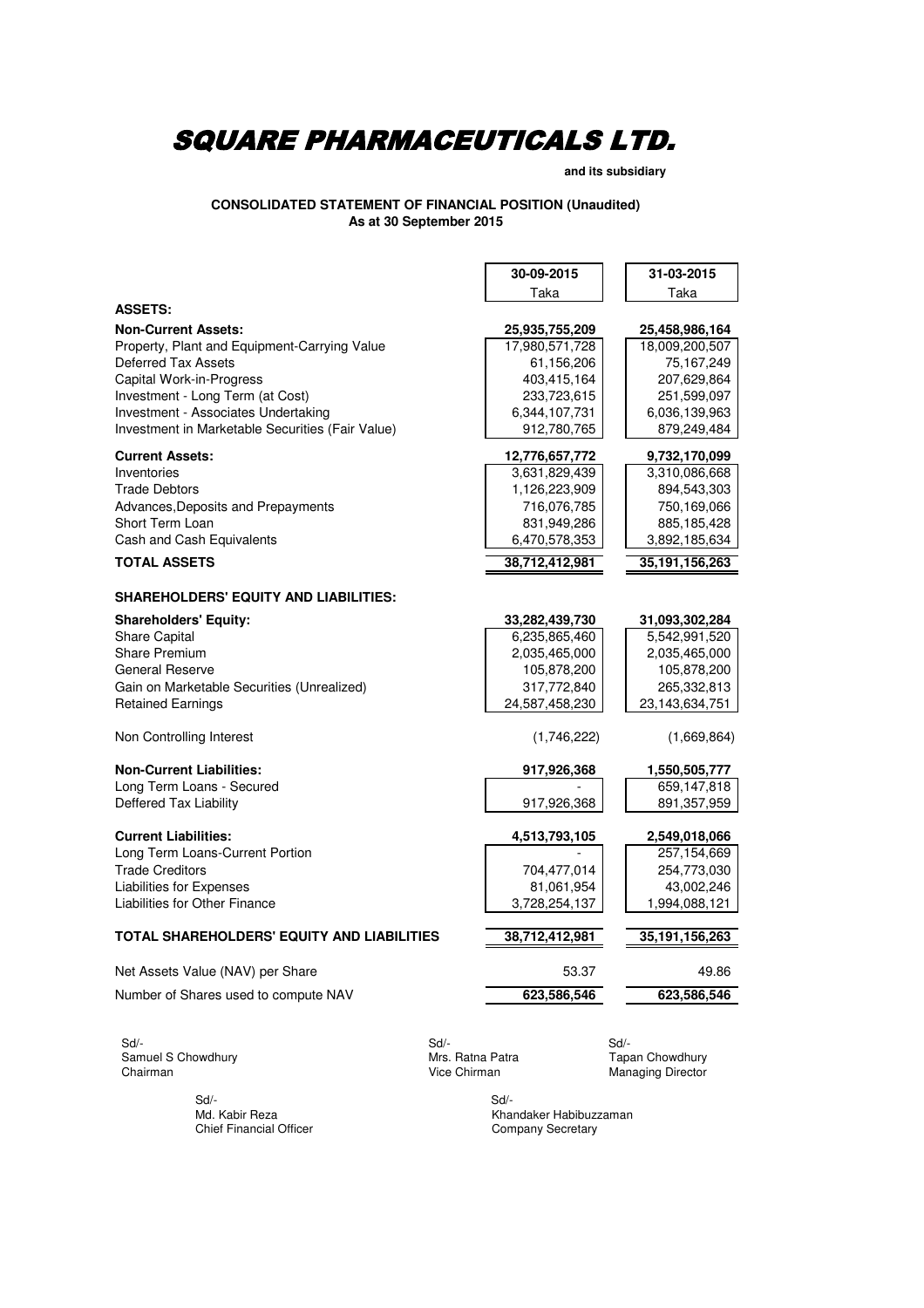**and its subsidiary**

**CONSOLIDATED STATEMENT OF COMPREHENSIVE INCOME (Unaudited) For the Half-Yearly Ended 30 September 2015**

|                                                      | <b>Half-Yearly Results</b>                       |                                                  | <b>Quarterly Results</b>       |                                |  |
|------------------------------------------------------|--------------------------------------------------|--------------------------------------------------|--------------------------------|--------------------------------|--|
|                                                      | <b>Half-Year Ended</b><br>30th Sept 2015<br>Taka | <b>Half-Year Ended</b><br>30th Sept 2014<br>Taka | July-September<br>2015<br>Taka | July-September<br>2014<br>Taka |  |
|                                                      |                                                  |                                                  |                                |                                |  |
| <b>GROSS TURNOVER</b>                                | 17,872,048,585                                   | 15,784,717,627                                   | 9,365,355,120                  | 8,289,575,188                  |  |
| Less: Value Added Tax                                | 2,463,196,546                                    | 2,090,924,085                                    | 1,306,701,368                  | 1,099,281,088                  |  |
| <b>NET TURNOVER</b>                                  | 15,408,852,039                                   | 13,693,793,542                                   | 8,058,653,752                  | 7,190,294,100                  |  |
| Cost of Goods Sold                                   | (7,984,676,325)                                  | (7,526,718,338)                                  | (4, 109, 747, 731)             | (3,969,159,525)                |  |
| <b>GROSS PROFIT</b>                                  | 7,424,175,714                                    | 6,167,075,204                                    | 3,948,906,021                  | 3,221,134,575                  |  |
| <b>OPERATING EXPENSES:</b>                           | (2,790,592,840)                                  | (2,689,439,367)                                  | (1,439,686,285)                | (1,417,104,640)                |  |
| <b>Selling &amp; Distribution Expenses</b>           | (2,319,821,894)                                  | (2, 172, 799, 167)                               | (1,225,095,550)                | (1, 182, 526, 843)             |  |
| <b>Administrative Expenses</b>                       | (451, 655, 856)                                  | (421, 273, 814)                                  | (209, 629, 303)                | (196, 597, 058)                |  |
| <b>Finance Cost</b>                                  | (19, 115, 090)                                   | (95, 366, 386)                                   | (4,961,432)                    | (37,980,739)                   |  |
| <b>PROFIT FROM OPERATIONS</b>                        | 4,633,582,874                                    | 3,477,635,837                                    | 2,509,219,736                  | 1,804,029,935                  |  |
| Other Income                                         | 217,637,006                                      | 104,926,103                                      | 115,080,940                    | 41,021,744                     |  |
| PROFIT BEFORE WPPF                                   | 4,851,219,880                                    | 3,582,561,940                                    | 2,624,300,676                  | 1,845,051,679                  |  |
| <b>Allocation for WPPF</b>                           | (237, 598, 298)                                  | (196, 935, 422)                                  | (124, 091, 843)                | (98, 518, 804)                 |  |
| PROFIT BEFORE TAX                                    | 4,613,621,582                                    | 3,385,626,518                                    | 2,500,208,833                  | 1,746,532,875                  |  |
| Income Tax Expenses-Current                          | (1, 174, 422, 397)                               | (946, 768, 607)                                  | (628, 835, 851)                | (477, 720, 931)                |  |
| Income Tax Expenses-Deferred                         | (40, 579, 452)                                   | (63,778,071)                                     | (29, 372, 243)                 | (54, 340, 783)                 |  |
| <b>PROFIT AFTER TAX</b>                              | 3,398,619,733                                    | 2,375,079,840                                    | 1,842,000,739                  | 1,214,471,161                  |  |
| Profit/(Loss) from Associates Undertaking            | 400,898,784                                      | 315,866,401                                      | 141,363,146                    | 88,413,120                     |  |
| PROFIT FOR THE PERIOD<br>Other Comprehensive Income: | 3,799,518,517                                    | 2,690,946,241                                    | 1,983,363,885                  | 1,302,884,281                  |  |
| Gain/(Loss) on Marketable Securities (Unrealized)    | 52,440,027                                       | (42, 426, 359)                                   | 47,816,747                     | 41,781,799                     |  |
| TOTAL COMPREHENSIVE INCOME FOR THE PERIOD            | 3,851,958,544                                    | 2,648,519,882                                    | 2,031,180,632                  | 1,344,666,080                  |  |
| <b>Profit Attibutable to:</b>                        |                                                  |                                                  |                                |                                |  |
| Owners of the Company                                | 3,799,594,875                                    | 2,692,667,433                                    | 1,983,327,011                  | 1,303,780,550                  |  |
| Non Controlling Interest                             | (76, 358)                                        | (1,721,192)                                      | 36,874                         | (896, 269)                     |  |
|                                                      | 3,799,518,517                                    | 2,690,946,241                                    | 1,983,363,885                  | 1,302,884,281                  |  |
| Total Comprehensive Income Attributable to:          |                                                  |                                                  |                                |                                |  |
| Owners of the Company<br>Non Controlling Interest    | 3,852,034,902<br>(76, 358)                       | 2,650,241,074                                    | 2,031,143,758<br>36,874        | 1,345,562,349<br>(896, 269)    |  |
|                                                      | 3,851,958,544                                    | (1,721,192)<br>2,648,519,882                     | 2,031,180,632                  | 1,344,666,080                  |  |
|                                                      |                                                  |                                                  |                                |                                |  |
| Earnings Per Share (EPS)                             | 6.09                                             | 4.32                                             | 3.18                           | 2.09                           |  |
| Number of Shares used to compute EPS                 | 623,586,546                                      | 623,586,546                                      | 623,586,546                    | 623,586,546                    |  |

 Sd/- Sd/- Sd/- Samuel S Chowdhury **Samuel S Chowdhury** Mrs. Ratna Patra **No. 1988** Tapan Chowdhury **Chairman** Managing Director Chairman Managing Director

 $Sd/-$ Chief Financial Officer Chief Financial Officer Company Secretary

Md. Kabir Reza Khandaker Habibuzzaman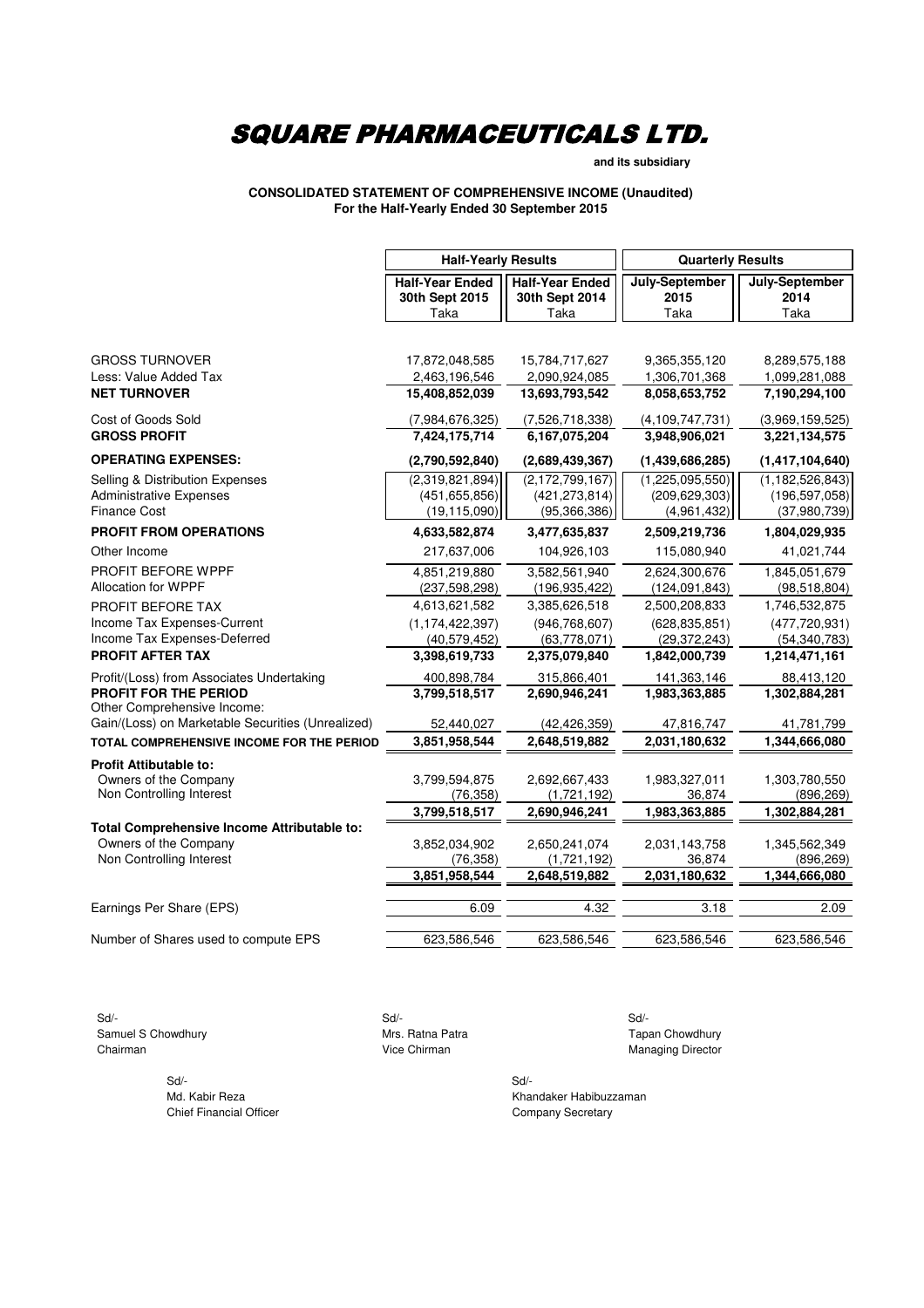**and its subsidiary** 

**CONSOLIDATED STATEMENT OF CHANGES IN EQUITY (Unaudited) For the Half-Yearly Ended 30 September 2015**

|                                            | <b>Share</b>    | Share                  | General         | <b>Tax Holiday</b> | Gain/(Loss) on Marketable       | Retained         | <b>Non Controlling</b> |                 |
|--------------------------------------------|-----------------|------------------------|-----------------|--------------------|---------------------------------|------------------|------------------------|-----------------|
|                                            | Capital<br>Taka | <b>Premium</b><br>Taka | Reserve<br>Taka | Reserve<br>Taka    | Securities (Unrealized)<br>Taka | Earnings<br>Taka | Interest<br>Taka       | Total<br>Taka   |
| <b>At 31 March 2015</b>                    | 5,542,991,520   | 2,035,465,000          | 105,878,200     |                    | 265,332,813                     | 23,143,634,751   | (1,669,864)            | 31,091,632,420  |
| Total Comprehensive Income (Apr'15-Sep'15) |                 |                        |                 |                    | 52,440,027                      | 3,799,594,875    | (76, 358)              | 3,851,958,544   |
| Cash Dividend (2014-2015)                  |                 |                        |                 |                    |                                 | (1,662,897,456)  |                        | (1,662,897,456) |
| Stock Dividend (2014-2015)                 | 692,873,940     |                        |                 |                    |                                 | (692, 873, 940)  |                        |                 |
| At 30 September 2015                       | 6,235,865,460   | 2.035.465.000          | 105,878,200     |                    | 317.772.840                     | 24,587,458,230   | (1,746,222)            | 33,280,693,508  |
| At 30 September 2014                       | 5,542,991,520   | 2,035,465,000          | 105,878,200     | 406,231,702        | 449,255,557                     | 16,753,596,848   | 400,000                | 25,293,818,827  |

Sd/- Sd/- Sd/- Sd/- Sd/-

Samuel S Chowdhury **Samuel S Chowdhury Mrs. Ratna Patra** Tapan Chowdhury Md. Kabir Reza Khandaker Habibuzzaman<br>Chairman Vice Chirman Managing Director Chief Financial Officer Company Secretary Company Secretary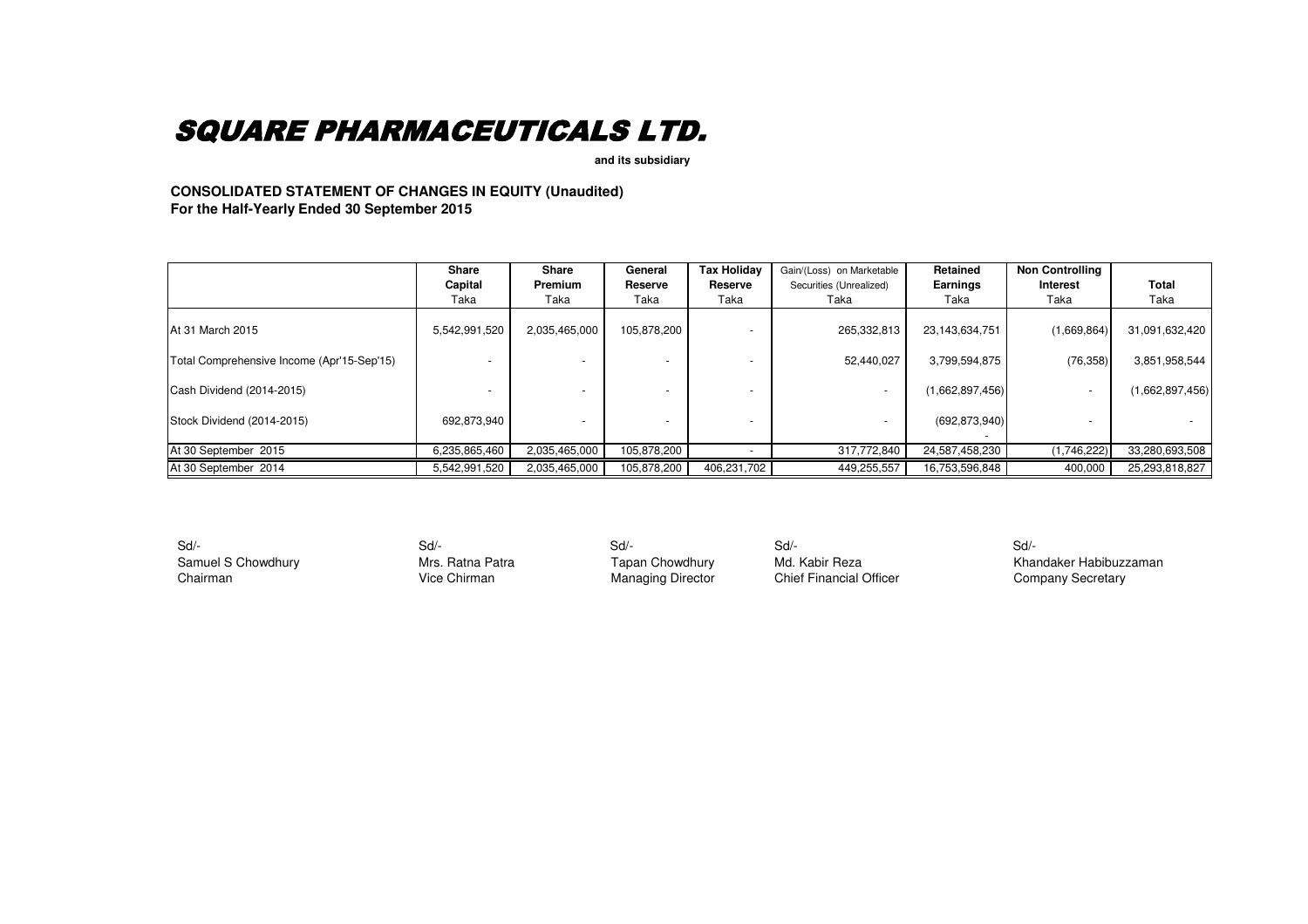**and its subsidiary**

### **CONSOLIDATED STATEMENT OF CASH FLOWS (Unaudited) For the Half-Year Ended 30 September 2015**

|                                              | <b>Half-Year Ended</b> | <b>Half-Year Ended</b> |
|----------------------------------------------|------------------------|------------------------|
|                                              | 30th Sept 2015         | 30th Sept 2014         |
|                                              | Taka                   | Taka                   |
| <b>Cash Flows From Operating Activities:</b> |                        |                        |
| <b>RECEIPTS:</b>                             |                        |                        |
| <b>Collections from Sales</b>                | 17,552,641,279         | 15,317,740,160         |
| <b>Others</b>                                | 63,898,086             | 31,278,858             |
| <b>PAYMENTS:</b>                             | 17,616,539,365         | 15,349,019,018         |
| Purchase of Raw and Packing Materials        | 5,307,381,004          | 5,374,858,488          |
| Manufacturing and Operating Expenses         | 4,390,459,286          | 4,349,776,056          |
| Value Added Tax                              | 2,463,196,546          | 2,090,924,085          |
| <b>Finance Cost</b>                          | 19,115,090             | 95,366,386             |
| Income Tax                                   | 1,097,676,725          | 911,922,054            |
| <b>Workers Profit Participation Fund</b>     | 54,871,610             | 55,835,918             |
| <b>Others</b>                                |                        | 10,835,569             |
|                                              | 13,332,700,261         | 12,889,518,556         |
| Net cash provided by operating activities    | 4,283,839,104          | 2,459,500,462          |
| <b>Cash Flows From Investing Activities:</b> |                        |                        |
| <b>Purchase of Fixed Assets</b>              | (810, 474, 715)        | (873, 823, 557)        |
| Capital Work-in-Progress                     | (315,770,462)          | (43, 275, 262)         |
| Investment                                   | (2, 111, 101)          | (44, 704, 325)         |
| Short Term Loan                              | 53,236,142             | (92, 753, 722)         |
| <b>Interest Received</b>                     | 127,407,254            | 66,541,316             |
| <b>Dividend Received</b>                     | 158,568,984            | 139,964,142            |
| Net cash used in investing activities        | (789, 143, 898)        | (848,051,408)          |
| <b>Cash Flows From Financing Activities:</b> |                        |                        |
| Long Term Loan Repaid                        | (916, 302, 487)        | (630, 665, 318)        |
| Short Term Bank Loan Decrease                |                        | (117, 150, 164)        |
| Net cash used in financing activities        | (916,302,487)          | (747,815,482)          |
| Increase in Cash and Cash Equivalents        | 2,578,392,719          | 863,633,572            |
| Cash and Cash Equivalents at the Opening     | 3,892,185,634          | 2,162,717,207          |
| Cash and Cash Equivalents at the Closing     | 6,470,578,353          | 3,026,350,779          |
|                                              |                        |                        |
| Net Operating Cash Flow per Share (NOCF)     | 6.87                   | 3.94                   |
| Number of Shares used to compute NOCF        | 623,586,546            | 623,586,546            |
|                                              |                        |                        |

 Sd/- Sd/- Sd/- Samuel S Chowdhury **Mrs. Ratna Patra** Mrs. Ratna Patra Tapan Chowdhury Chairman<br>
Vice Chirman Managing Director Chairman **Chairman** Vice Chirman **Vice Chirman** Managing Director

Sd/- Sd/-

Md. Kabir Reza Khandaker Habibuzzaman Chief Financial Officer Chief Financial Officer Company Secretary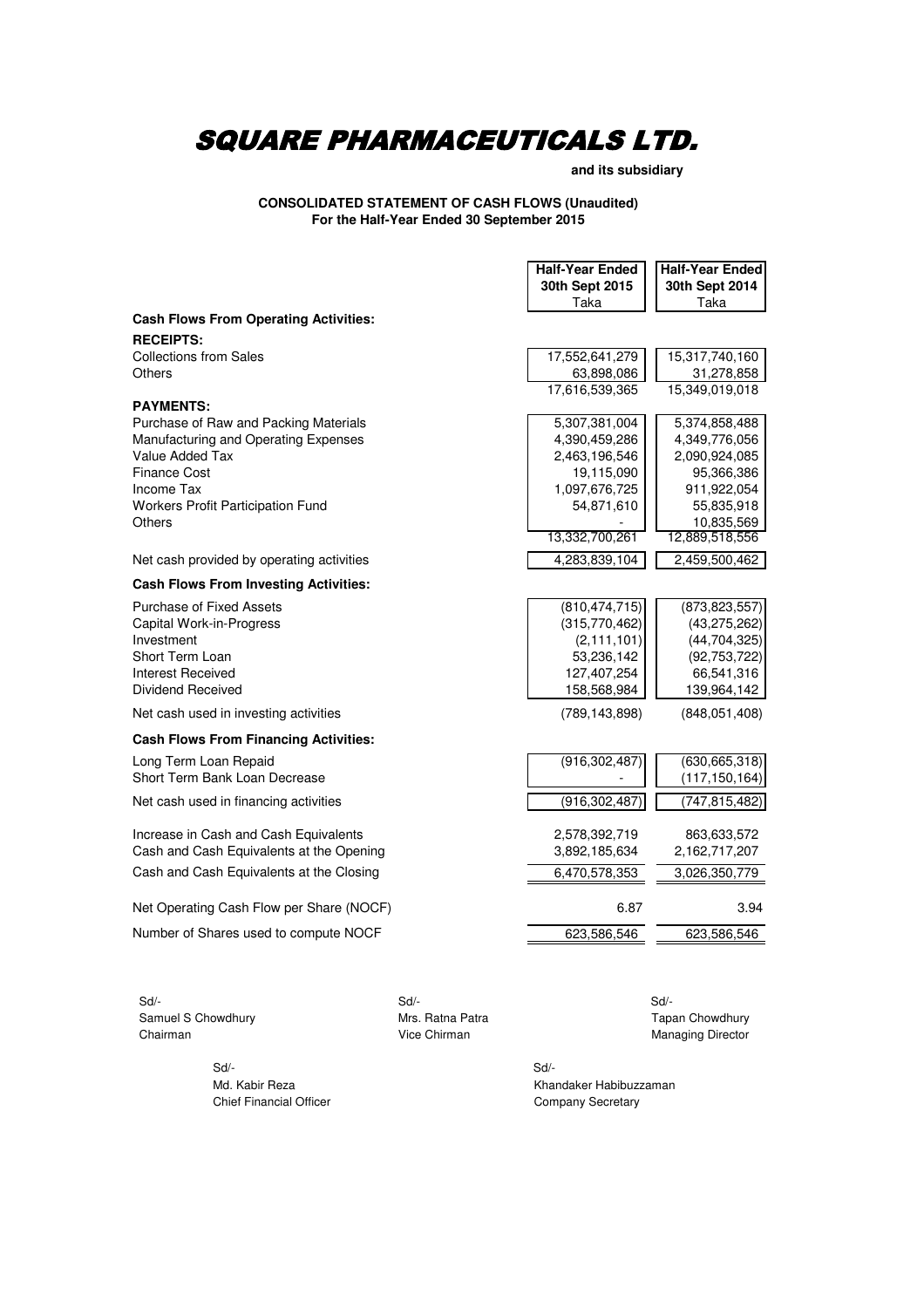### As at 30 September 2015 **STATEMENT OF FINANCIAL POSITION (Unaudited)**

|                                                  | 30-09-2015     | 31-03-2015     |
|--------------------------------------------------|----------------|----------------|
|                                                  | Taka           | Taka           |
| <b>ASSETS:</b>                                   |                |                |
| <b>Non-Current Assets:</b>                       | 21,613,615,942 | 21,614,399,749 |
| Property, Plant and Equipment-Carrying Value     | 15,780,531,767 | 15,721,139,105 |
| <b>Capital Work-in-Progress</b>                  |                | 119,985,162    |
| Investment - Long Term (at Cost)                 | 4,920,303,410  | 4,894,025,998  |
| Investment in Marketable Securities (Fair Value) | 912,780,765    | 879,249,484    |
| <b>Current Assets:</b>                           | 13,788,086,368 | 9,739,782,495  |
| Inventories                                      | 2,874,366,343  | 2,684,259,324  |
| <b>Trade Debtors</b>                             | 1,126,223,909  | 894,543,303    |
| Advances, Deposits and Prepayments               | 666,208,195    | 714,842,990    |
| Short Term Loan                                  | 2,732,000,369  | 1,596,661,104  |
| Cash and Cash Equivalents                        | 6,389,287,552  | 3,849,475,774  |
| <b>TOTAL ASSETS</b>                              | 35,401,702,310 | 31,354,182,244 |
| <b>SHAREHOLDERS' EQUITY AND LIABILITIES:</b>     |                |                |
| <b>Shareholders' Equity:</b>                     | 29,972,409,842 | 28,031,892,107 |
| <b>Share Capital</b>                             | 6,235,865,460  | 5,542,991,520  |
| <b>Share Premium</b>                             | 2,035,465,000  | 2,035,465,000  |
| <b>General Reserve</b>                           | 105,878,200    | 105,878,200    |
| Gain on Marketable Securities (Unrealized)       | 317,772,840    | 265,332,813    |
| <b>Retained Earnings</b>                         | 21,277,428,342 | 20,082,224,574 |
| <b>Non-Current Liabilities:</b>                  | 917,926,368    | 931,442,176    |
| Long Term Loans - Secured                        |                | 40,084,217     |
| Deffered Tax Liability                           | 917,926,368    | 891, 357, 959  |
| <b>Current Liabilities:</b>                      | 4,511,366,100  | 2,390,847,961  |
| Long Term Loans - Current Portion                |                | 81,514,503     |
| <b>Trade Creditors</b>                           | 697,736,785    | 254,773,030    |
| <b>Liabilities for Expenses</b>                  | 79,305,866     | 42,958,189     |
| Liabilities for Other Finance                    | 3,734,323,449  | 2,011,602,239  |
| TOTAL SHAREHOLDERS' EQUITY AND LIABILITIES       | 35,401,702,310 | 31,354,182,244 |
| Net Assets Value per Share (NAV)                 | 48.06          | 44.95          |
| Number of Shares used to compute NAV             | 623,586,546    | 623,586,546    |
|                                                  |                |                |

Samuel S Chowdhury **Samuel S Chowdhury** Mrs. Ratna Patra **Tapan Chowdhury** Chairman Managing Director

Sd/- Sd/-

 $Sd$  -  $Sd$  -  $Sd$  -  $Sd$  -  $Sd$  -  $Sd$  -  $Sd$  -  $Sd$  -  $Sd$  -  $Sd$  -  $Sd$  -  $Sd$  -  $Sd$  -  $Sd$  -  $Sd$  -  $Sd$  -  $Sd$  -  $Sd$  -  $Sd$  -  $Sd$  -  $Sd$  -  $Sd$  -  $Sd$  -  $Sd$  -  $Sd$  -  $Sd$  -  $Sd$  -  $Sd$  -  $Sd$  -  $Sd$  -  $Sd$  -  $Sd$ 

Managing Director

Md. Kabir Reza **Khandaker Habibuzzaman**<br>Chief Financial Officer **Khandaker Khandaker Habibuzzaman** Company Secretary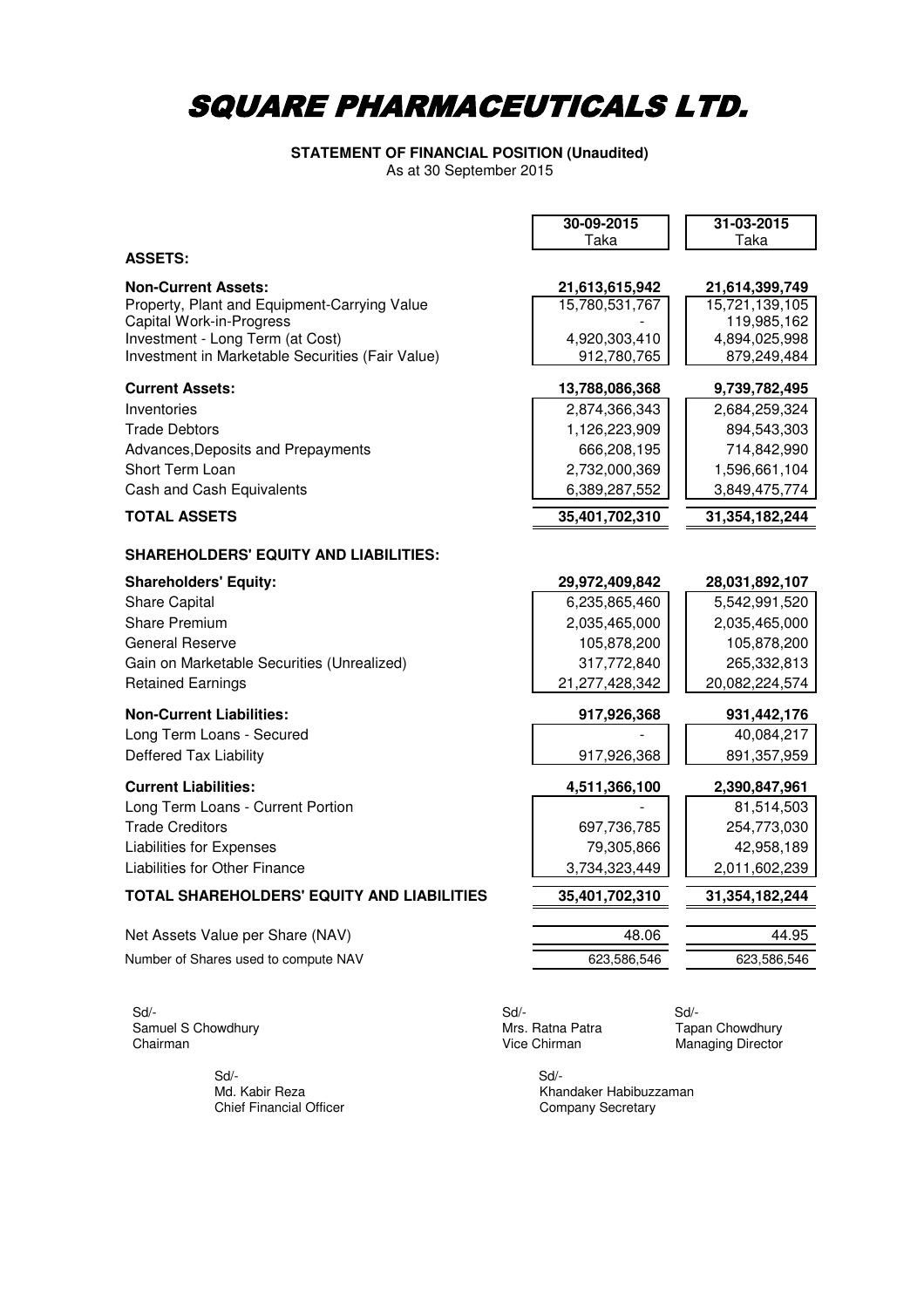**STATEMENT OF COMPREHENSIVE INCOME (Unaudited) For the Half-Year Ended 30 September 2015**

|                                                                                                                       | <b>Half-Yearly Results</b>                                                       |                                                                                     | <b>Quarterly Results</b>                                               |                                                                         |
|-----------------------------------------------------------------------------------------------------------------------|----------------------------------------------------------------------------------|-------------------------------------------------------------------------------------|------------------------------------------------------------------------|-------------------------------------------------------------------------|
|                                                                                                                       | <b>Half-Year Ended</b>                                                           | <b>Half-Year Ended</b>                                                              | July-September                                                         | July-September                                                          |
|                                                                                                                       | 30th Sept 2015                                                                   | 30th Sept 2014                                                                      | 2015                                                                   | 2014                                                                    |
|                                                                                                                       | Taka                                                                             | Taka                                                                                | Taka                                                                   | Taka                                                                    |
| <b>GROSS TURNOVER</b>                                                                                                 | 16,727,969,535                                                                   | 15,687,830,893                                                                      | 8,660,931,184                                                          | 8,200,390,174                                                           |
| Less: Value Added Tax                                                                                                 | 2,294,631,691                                                                    | 2,076,847,459                                                                       | 1,202,295,141                                                          | 1,086,323,515                                                           |
| <b>NET TURNOVER</b>                                                                                                   | 14,433,337,844                                                                   | 13,610,983,434                                                                      | 7,458,636,043                                                          | 7,114,066,659                                                           |
| COST OF GOODS SOLD                                                                                                    | (7, 350, 503, 730)                                                               | (7, 123, 793, 400)                                                                  | (3,726,675,672)                                                        | (3,749,984,936)                                                         |
| <b>GROSS PROFIT</b>                                                                                                   | 7,082,834,114                                                                    | 6,487,190,034                                                                       | 3,731,960,371                                                          | 3,364,081,723                                                           |
| <b>Operating Expenses:</b><br>Selling & Distribution Expenses<br><b>Administative Expenses</b><br><b>Finance Cost</b> | 49.07<br>(2,762,930,168)<br>(2,302,636,213)<br>(449, 938, 558)<br>(10, 355, 397) | 47.66<br>(2,606,294,256)<br>(2, 162, 718, 782)<br>(421, 273, 814)<br>(22, 301, 660) | (1,431,260,475)<br>(1,217,871,807)<br>(208, 830, 969)<br>(4, 557, 699) | (1,376,507,252)<br>(1, 172, 446, 458)<br>(196, 597, 058)<br>(7,463,736) |
| <b>PROFIT FROM OPERATIONS</b>                                                                                         | 4,319,903,946                                                                    | 3,880,895,778                                                                       | 2,300,699,896                                                          | 1,987,574,471                                                           |
| Other Income                                                                                                          | 669,660,322                                                                      | 254,748,093                                                                         | 305,228,824                                                            | 81,320,418                                                              |
| <b>PROFIT BEFORE WPPF</b>                                                                                             | 4,989,564,268                                                                    | 4,135,643,871                                                                       | 2,605,928,720                                                          | 2,068,894,889                                                           |
| Allocation for WPPF                                                                                                   | (237, 598, 298)                                                                  | (196, 935, 422)                                                                     | (124, 091, 843)                                                        | (98, 518, 803)                                                          |
| <b>PROFIT BEFORE TAX</b>                                                                                              | 4,751,965,970                                                                    | 3,938,708,449                                                                       | 2,481,836,877                                                          | 1,970,376,086                                                           |
| Income Tax Expenses-Current                                                                                           | (1, 174, 422, 397)                                                               | (946, 768, 607)                                                                     | (628, 835, 851)                                                        | (477, 821, 986)                                                         |
| Income Tax Expenses-Deferred<br>PROFIT AFTER TAX FOR THE PERIOD<br>Other Comprehensive Income:                        | (26, 568, 409)<br>3,550,975,164                                                  | (63,778,071)<br>2,928,161,771                                                       | (18, 375, 203)<br>1,834,625,823                                        | (54, 340, 783)<br>1,438,213,317                                         |
| Gain/(Loss) on Marketable Securities (Unrealized)                                                                     | 52,440,027                                                                       | (42, 426, 359)                                                                      | 47,816,747                                                             | (41, 781, 799)                                                          |
| TOTAL COMPREHENSIVE INCOME FOR THE PERIOD                                                                             | 3,603,415,191                                                                    | 2,885,735,412                                                                       | 1,882,442,570                                                          | 1,396,431,518                                                           |
| <b>Earnings Per Share (EPS)</b>                                                                                       | 5.69                                                                             | 4.70                                                                                | 2.94                                                                   | 2.31                                                                    |
| Number of Shares used to compute EPS                                                                                  | 623,586,546                                                                      | 623,586,546                                                                         | 623,586,546                                                            | 623,586,546                                                             |

 Sd/- Sd/- Sd/- Samuel S Chowdhury **Samuel S Chowdhury** Mrs. Ratna Patra **No. 2018** Tapan Chowdhury Chairman Chowdhury Chairman

 $Sd/-$ Chief Financial Officer

Managing Director

Md. Kabir Reza Khandaker Habibuzzaman<br>
Chief Financial Officer Chief Chief Entertainment Company Secretary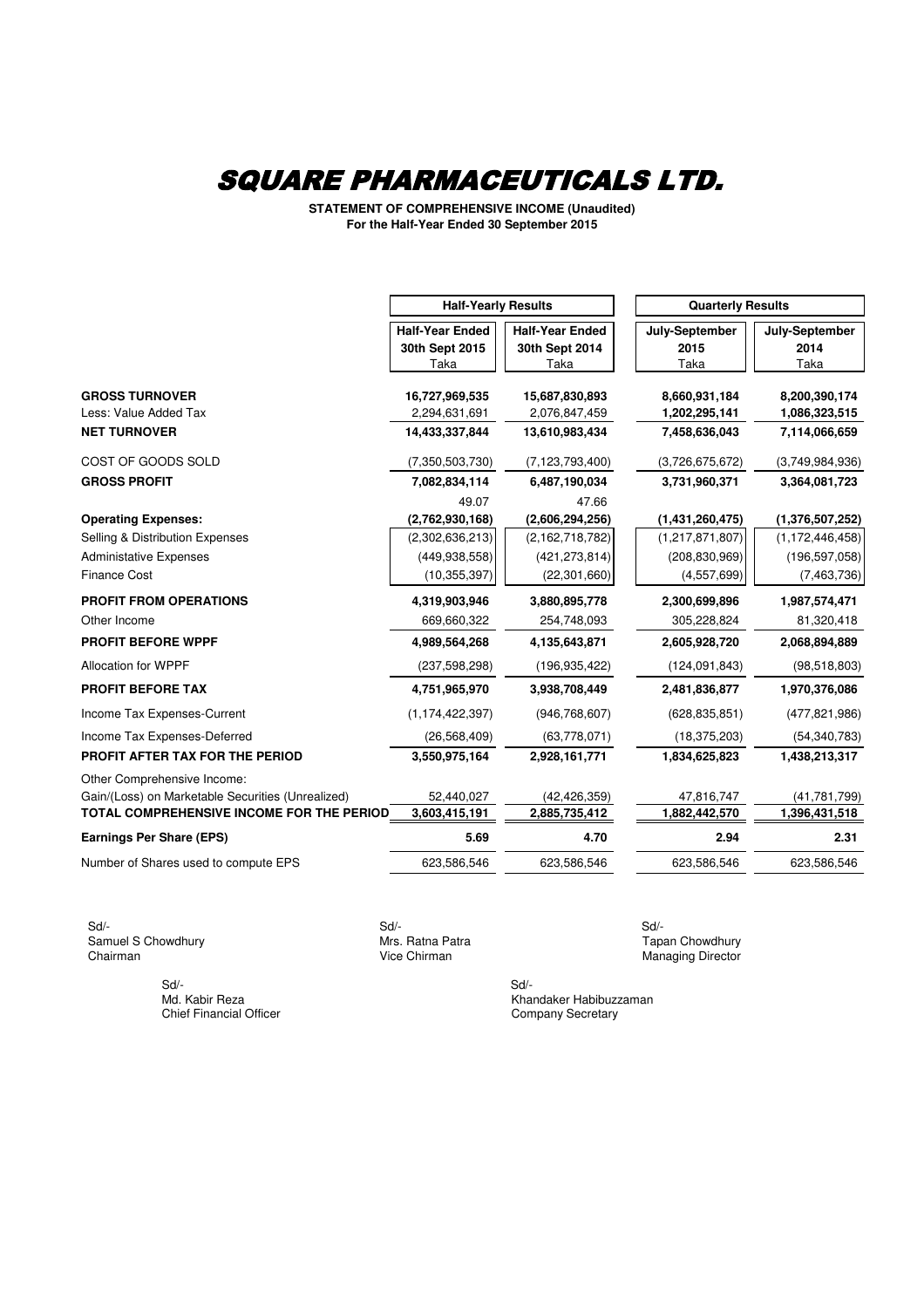**STATEMENT OF CHANGES IN EQUITY (Unaudited) For the Half-Year Ended 30 September 2015**

|                                            | <b>Share</b><br>Capital<br>Taka | <b>Share</b><br><b>Premium</b><br>Taka | General<br>Reserve<br>Taka | <b>Tax Holiday</b><br>Reserve<br>Taka | Gain/(Loss) on Marketable<br>Securities (Unrealized)<br>Taka | Retained<br><b>Earnings</b><br>Taka | <b>Total</b><br>Taka |
|--------------------------------------------|---------------------------------|----------------------------------------|----------------------------|---------------------------------------|--------------------------------------------------------------|-------------------------------------|----------------------|
|                                            |                                 |                                        |                            |                                       |                                                              |                                     |                      |
| <b>IAt 31 March 2015</b>                   | 5,542,991,520                   | 2,035,465,000                          | 105,878,200                |                                       | 265,332,813                                                  | 20,082,224,574                      | 28,031,892,107       |
| Total Comprehensive Income (Apr'15-Sep'15) |                                 |                                        |                            |                                       | 52,440,027                                                   | 3,550,975,164                       | 3,603,415,191        |
| Cash Dividend (2014-2015)                  |                                 |                                        |                            |                                       |                                                              | (1,662,897,456)                     | (1,662,897,456)      |
| Stock Dividend (2014-2015)                 | 692,873,940                     |                                        |                            |                                       |                                                              | (692, 873, 940)                     |                      |
| At 30 September 2015                       | 6,235,865,460                   | 2,035,465,000                          | 105,878,200                |                                       | 317,772,840                                                  | 21,277,428,342                      | 29,972,409,842       |
| At 30 September 2014                       | 5,542,991,520                   | 2,035,465,000                          | 105,878,200                | 284,928,193                           | 406,829,198                                                  | 16,981,834,320                      | 25,357,926,431       |

 Sd/- Sd/- Sd/- Sd/- Sd/- Chairman **Vice Chirman** Vice Chirman Managing Director Chief Financial Officer

Samuel S Chowdhury **Samuel S Chowdhury** Mrs. Ratna Patra Tapan Chowdhury Md. Kabir Reza Khandaker Habibuzzaman<br>Chairman Chairman Vice Chirman Managing Director Chief Financial Officer Company Secretary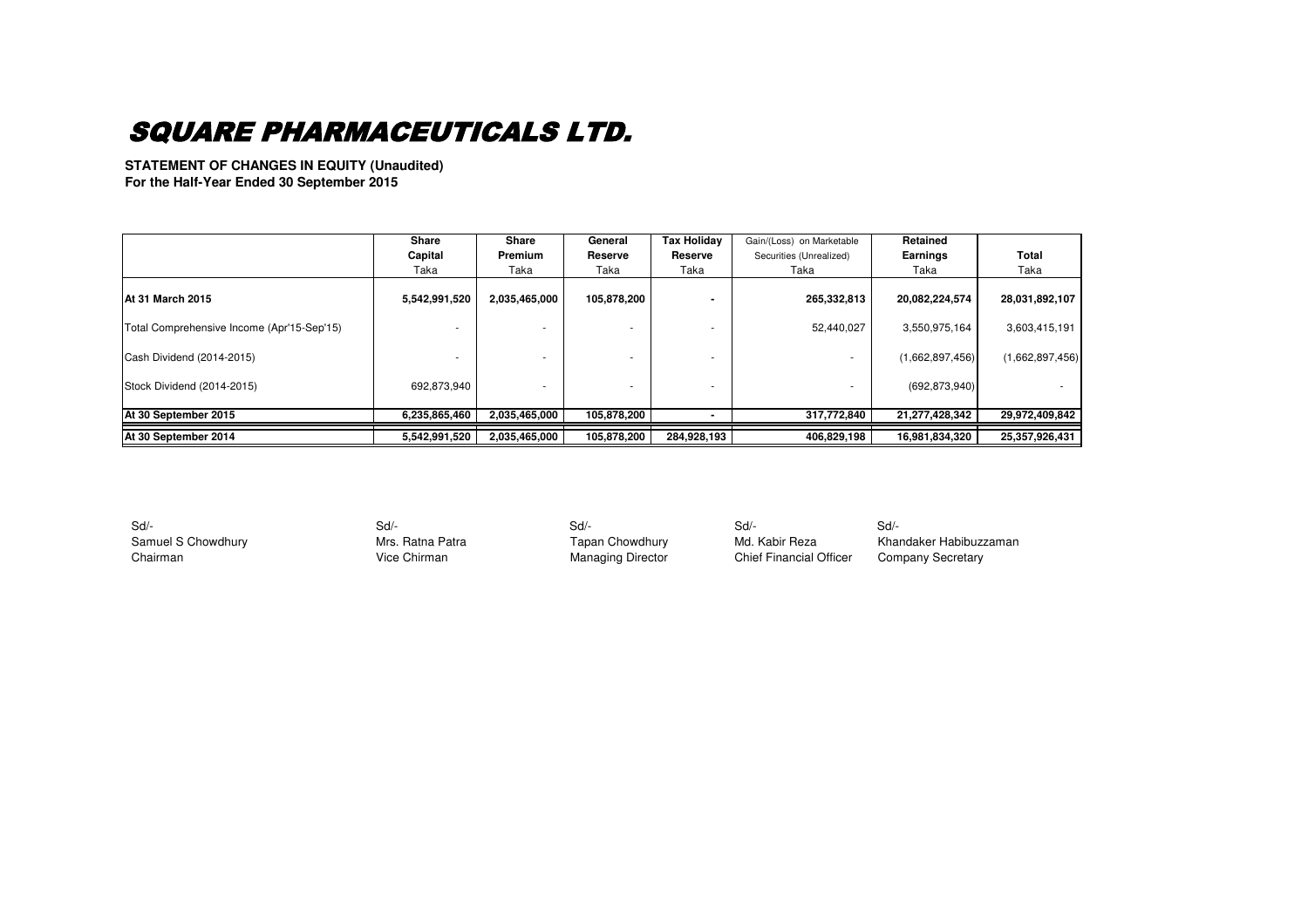**STATEMENT OF CASH FLOWS (Unaudited) For the Half-Year Ended 30 September 2015**

|                                                   | <b>Half-Year Ended</b> | <b>Half-Year Ended</b> |
|---------------------------------------------------|------------------------|------------------------|
|                                                   | 30th Sept 2015         | 30th Sept 2014         |
|                                                   | Taka                   | Taka                   |
| <b>Cash Flows From Operating Activities:</b>      |                        |                        |
|                                                   |                        |                        |
| <b>RECEIPTS:</b><br><b>Collections from Sales</b> | 16,426,242,633         | 15,237,779,333         |
| Others                                            | 255,241,199            | 46,486,635             |
|                                                   | 16,681,483,832         | 15,284,265,968         |
| <b>PAYMENTS:</b>                                  |                        |                        |
| Purchase of Raw and Packing Materials             | 4,971,863,006          | 5,199,187,085          |
| Manufacturing and Operating Expenses              | 4,127,074,743          | 4,097,722,847          |
| Value Added Tax                                   | 2,294,631,691          | 2,076,847,459          |
| <b>Finance Cost</b>                               | 10,355,397             | 22,301,660             |
| Income Tax                                        | 1,087,266,649          | 896, 331, 273          |
| <b>Workers Profit Participation Fund</b>          | 54,871,610             | 55,835,908             |
| <b>Others</b>                                     |                        | 6,134,676              |
|                                                   | 12,546,063,096         | 12,354,360,908         |
| Net cash provided by operating activities         | 4,135,420,736          | 2,929,905,060          |
| <b>Cash Flows From Investing Activities:</b>      |                        |                        |
| <b>Purchase of Fixed Assets</b>                   | (746, 132, 403)        | (861, 278, 613)        |
| Capital Work-in-Progress                          |                        | (43, 275, 262)         |
| Investment                                        | (2, 111, 101)          | (44, 704, 325)         |
| Short Term Loan                                   | (1, 135, 339, 265)     | (1, 122, 875, 307)     |
| Interest Received                                 | 251,003,547            | 66,541,316             |
| Dividend Received                                 | 158,568,984            | 139,964,142            |
| Net cash used in investing activities             | (1,474,010,238)        | (1,865,628,049)        |
| <b>Cash Flows From Financing Activities:</b>      |                        |                        |
| Long Term Loan Repaid                             | (121, 598, 720)        | (119, 720, 337)        |
| Short Term Bank Loan Decrease                     |                        | (106, 965, 455)        |
| Net cash used in financing activities             | (121, 598, 720)        | (226, 685, 792)        |
| Increase in Cash and Cash Equivalents             | 2,539,811,778          | 837,591,219            |
| Cash and Cash Equivalents at the Opening          | 3,849,475,774          | 2,152,834,279          |
| Cash and Cash Equivalents at the Closing          | 6,389,287,552          | 2,990,425,498          |
| Net Operating Cash Flow per Share (NOCF)          | 6.63                   | 4.70                   |
| Number of Shares used to compute NOCF             | 623,586,546            | 623,586,546            |
|                                                   |                        |                        |

 Sd/- Sd/- Sd/- Samuel S Chowdhury **Samuel S Chowdhury** Mrs. Ratna Patra **Tapan Chowdhury Chairman** Chairman Chowdhury Chairman Chairman **Chairman** Vice Chirman **Vice Chirman** Managing Director

 Sd/- Sd/- Chief Financial Officer

Md. Kabir Reza Khandaker Habibuzzaman<br>Chief Financial Officer Chief Company Secretary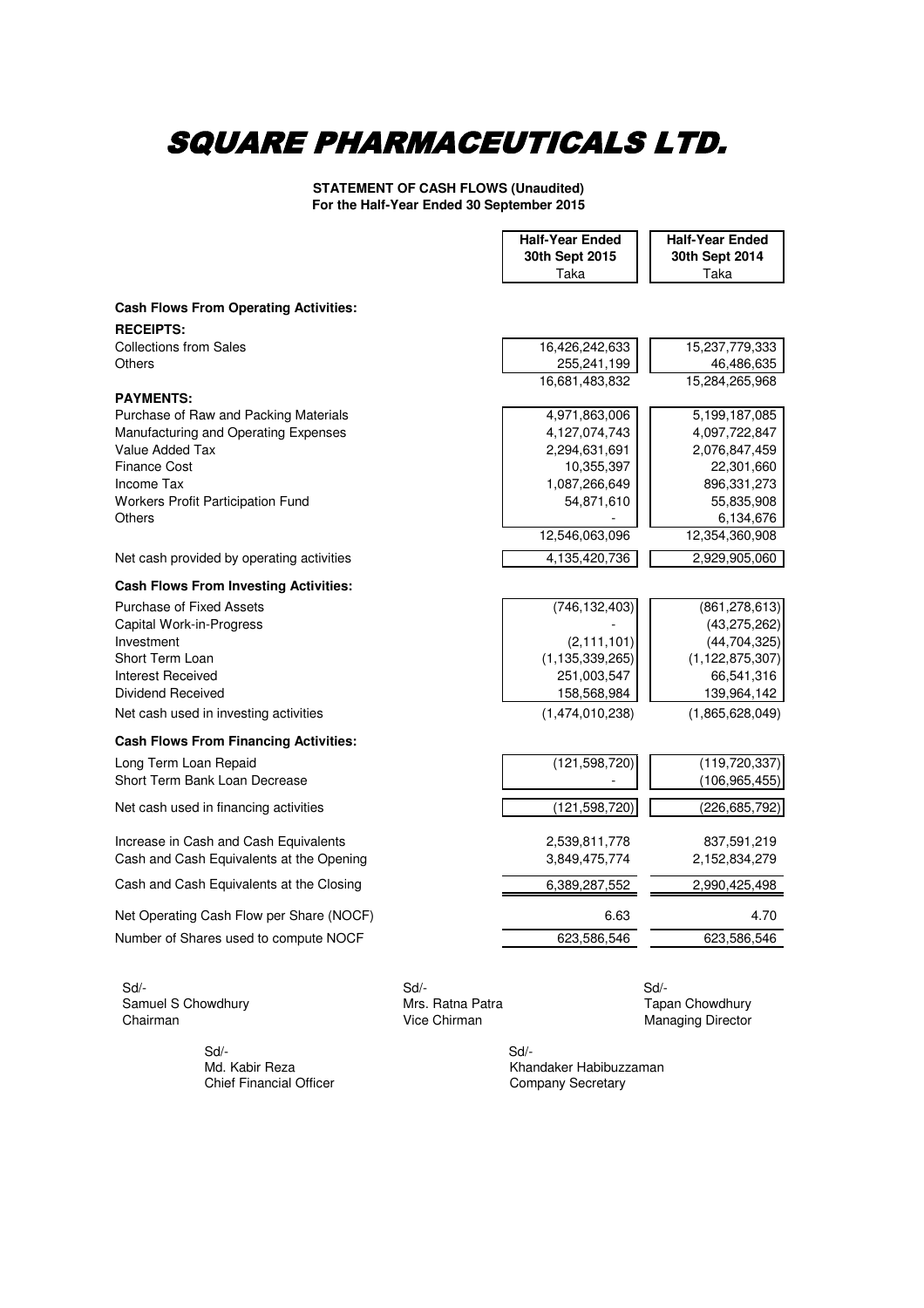#### **Notes to the Interim Financial Statements For the Second Quarter Ended September 30, 2015**

#### **Basis of Preparation of the Interim Financial Statements:**

These Financial Statements (They) are the unaudited interim financial statement (here after 'the Interim Financial Statements') of Square Pharmaceuticals Limited and Square Formulations Limited, Companies incorporated in Bangladesh under companies act, for the Second Quarter Ended on September 30, 2015 (here after' the interim period'). They are prepared in accordance with the Bangladesh Accounting Standard (BAS-34) 'Interim Financial Reporting'. These financial statements should read in conjunction with the Annual Financial Statements as of March 31, 2015, as they provide an update of previously reported information.

The accounting policies and presentation used are consistent with those used in the Annual Financials, except where noted below. Where necessary, the comparative figures have been reclassified or extended from the previously reported Interim Financial Statements to take into account any presentational changes made in the Annual Financial Statements or in these Interim Financial Statements.

The preparation of the financial statements requires management to make estimates and assumptions that affect the reported amounts of revenue, expenses, assets, liabilities and disclosure of contingent liabilities at the date of the Interim Financial Statement. If in the future such estimates and assumptions, which are based on management's best judgment at the date of the interim Financial Statements, deviate from the actual circumstances, the original estimates and assumptions will be modified as appropriate in the period in which the circumstances change. During the period, the company made investments in the form of fixed assets are as follows:

| $\sim$ | Land                        | Tk. 122,810,539 |
|--------|-----------------------------|-----------------|
|        | <b>Building</b>             | Tk. 181,707,898 |
|        | Plant & Machinery           | Tk. 353,255,752 |
|        | <b>Laboratory Equipment</b> | Tk. 11,787,378  |
|        | <b>Others</b>               | Tk. 76,570,836  |

The company operates in industries where significant seasonal or cyclical variations in total sales are not experienced during the reporting period.

Income tax expense is recognized based upon the best estimate of the weighted average income tax are expected for the reporting period.

Deferred Income Tax Expense is raised for Tk. 26,568,409 for the adjustable temporary difference upto September 30, 2015.

Dividend payment for the year ended March 31, 2015 is in process @ 30% cash of par Value of Share and 12.50% stock dividend (Bonus Shares) for holding 100 (one hundred) shares that approved by the shareholders in AGM held on September 16, 2015.

The company has no reportable operating segments as per BFRS-8.